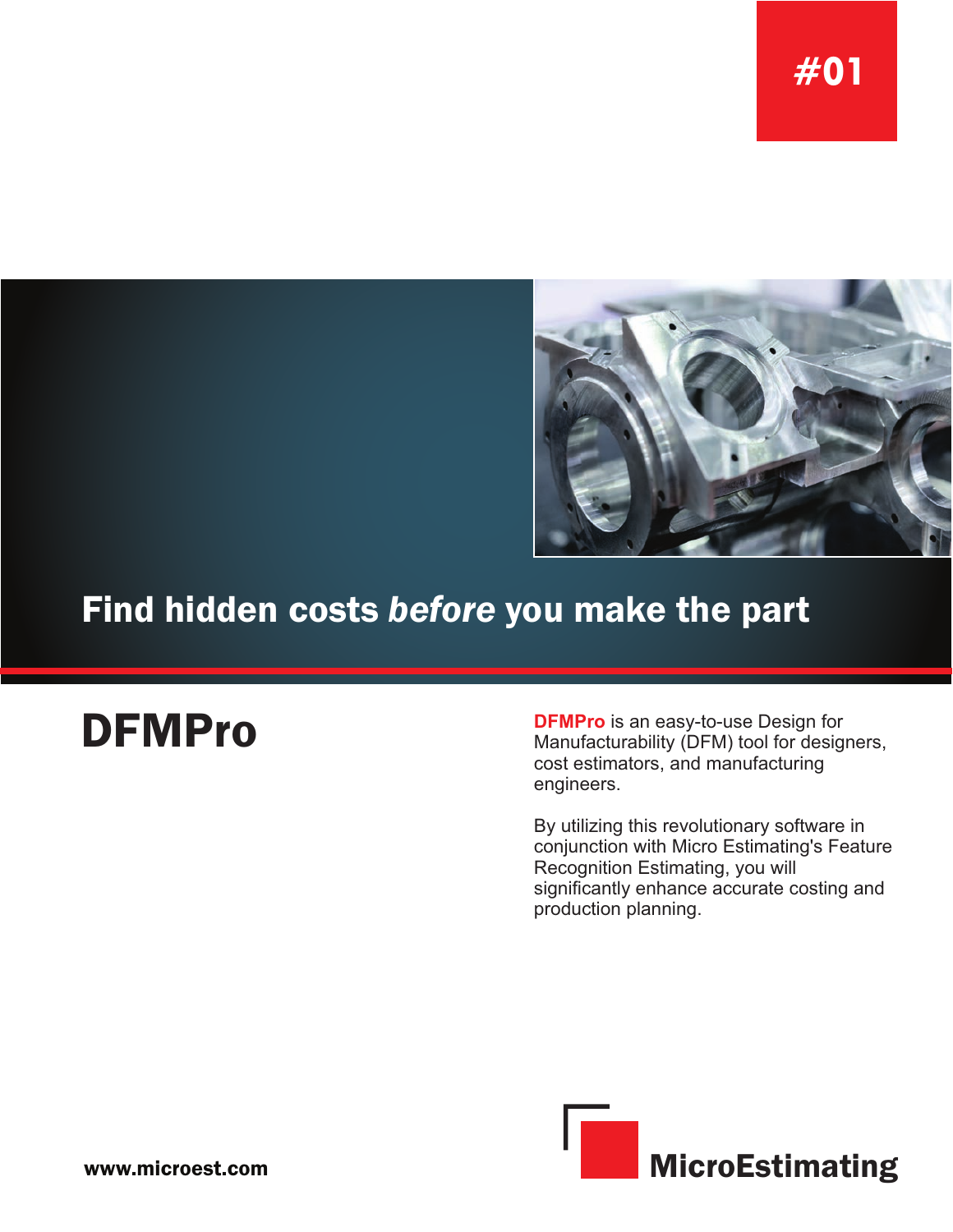# Now you can find the hidden costs before you make the part.

## **With DFMPro, you can easily identify costly manufacturing operations.**

DFMPro is an easy-to-use Design for Manufacturability (DFM) tool for designers, cost estimators, and manufacturing engineers.

By utilizing this revolutionary software in conjunction with Micro Estimating's Feature Recognition Estimating, you will significantly enhance accurate costing and production planning.

### **What it does**

DFMPro facilitates manufacturability validation and identification of areas of a design that are difficult, expensive, or impossible to manufacture. It also will identify errors in drawings prior to manufacturing.

DFMPro performs common manufacturability checks related to machining (milling, turning, sheet metal fabrication, manufacturing tolerance and part attributes. It provides reasons and suggestions on manufacturability issues; the software is pre-populated with common manufacturing rules that can be user configured. DFMPro generates complete analysis reports, including images of the difficult and costly operations.

DFMPro comes ready to use and is economically priced. The return on investment could be immediate based on just one item, where DFMPro identified cost savings and the recommendations are implemented.

#### **Easily identify costly operations**

On this part, DFMPro easily identified the costly operations and highlighted problem features with red "X's". In addition, common sense manufacturing rules are suggested for cost reductions and quality improvement.

This part has over a 100 machining operations. DFMPro utilizing its machining rules knowledge base found problem areas in just seconds



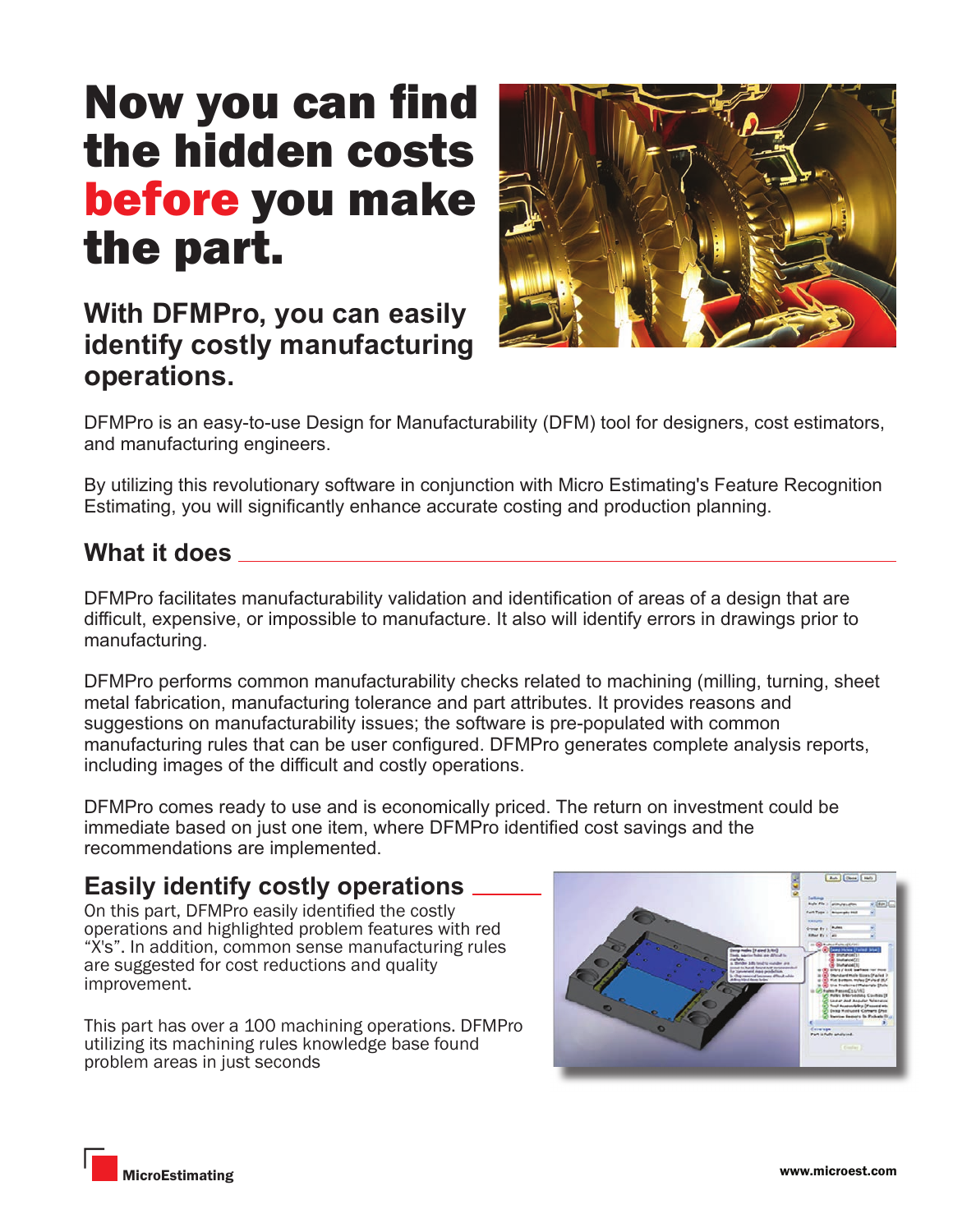# DFMPro Examples





#### Turning

DFM identified several part features with small corner radiuses that will require addition operations.

**Out of the Box Standard Turning Rules** for checking manufacturing feasibility: Blind Hole Relief, Keyways should have end radii, Long - Slender Turned Parts, Minimum Internal Corner Radius, OD Profile Relief, and more ...

#### Machining Center

On this operation, DFM identified holes with internal sharp corners that will be difficult to machine.

#### **Out of the Box Machining Center Rules**:

Deep - Narrow Slots, Deep Radiused Corners, Fillets on Top Edges, Narrow Regions in Pockets, Non Uniform Draft Features, Pockets with Bottom Chamfers, Sharp Internal Corners, Tool Accessibility and more ...



#### Sheet Metal

On this part, DFM identified that the specified bend of a corner radius is too small, for the material thickness.

#### **Out of the Box Sheet Metal Rules:**

Hole Distance to Bends, Minimum Hole Diameter, Multiple Bends in Same Direction, Counterbore Hole Distance to Part Edge, Counterbore Hole Spacing Counterbore Hole to Bend Distance, Countersink Hole Distance to Part Edge, Distance Rolled Hem Parameters and more ...